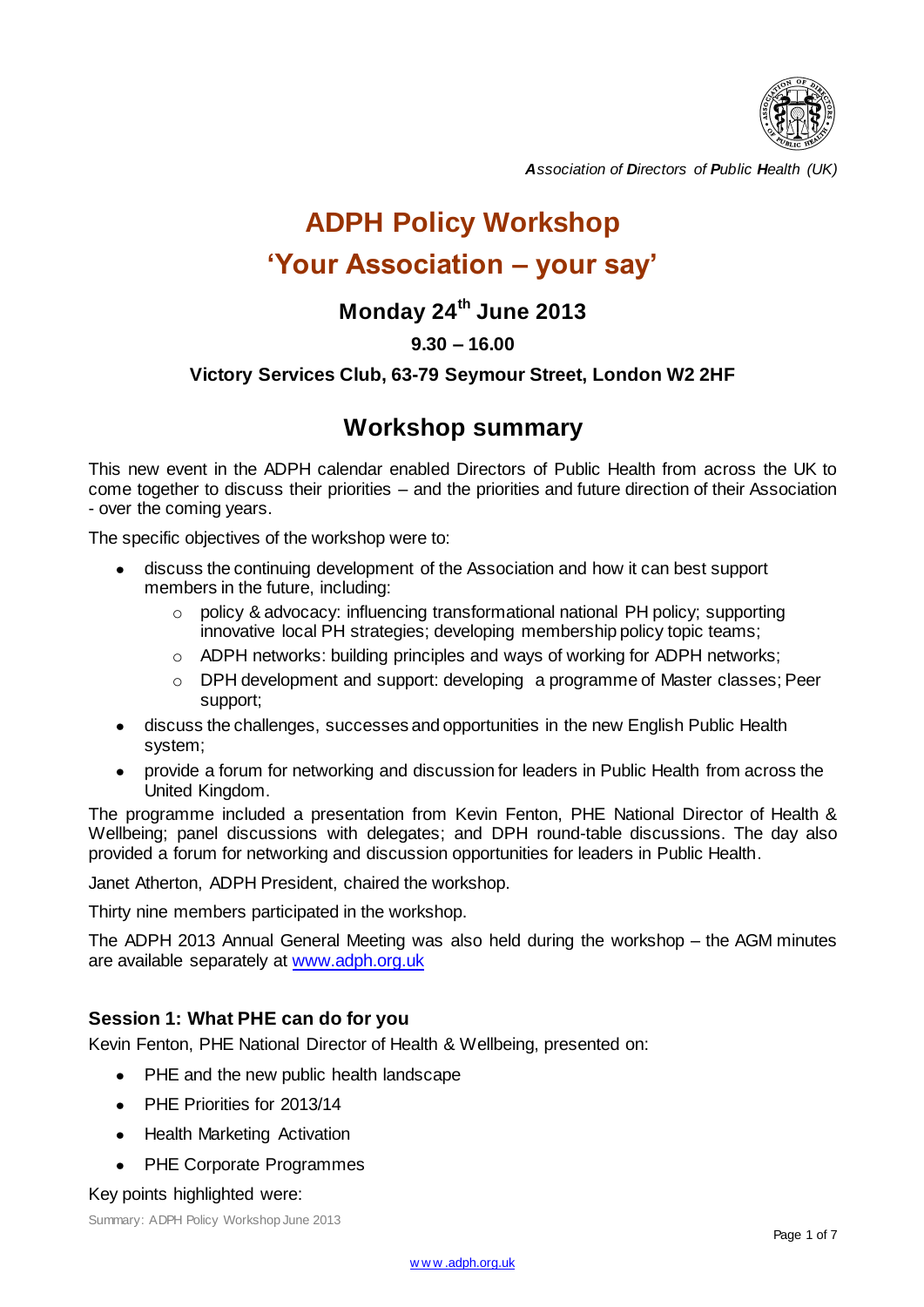- Taking a whole system approach and the importance of assimilating the local voice through  $\bullet$ strong co-production
- Promoting the development of placed-based public health systems was a priority now and into the future
- Health Marketing would be a strong theme, with an aim to become the most evidence  $\bullet$ based health marketing programme in the world. PHE activity would include:
	- optimal support for Local Government working in partnership with Local Government to introduce new governance, resource and products that meet local needs and maximise impact against the Public Health Outcomes Framework;
	- continual digital engagement;
	- supporting a 'movement for healthy';
	- providing a 'one stop shop' for campaign resources
	- delivering six major programmes to improve health outcomes: Smokefree; 50+ early diagnosis and wellbeing initiative; Change4Life for families and 35-55 year old adults; 11-19 Youth strand; Start4Life, focused on pregnant women and mothers of 0-2 year olds; a programme of innovation targeting new issues
- Kevin highlighted the establishment of PHE Corporate Programme Boards to assure progress and ensure the actions taken across the PHE Priority Programme are comprehensive and coherent. Whilst these Programme Boards are primarily internal management functions, PHE is seeking a Director of Public Health to be involved in each Board to ensure that actions taken have the appropriate 'reach' across the system, and respond effectively to locally generated priorities. ADPH would help to co-ordinate linking DsPH to these Boards and would canvass members to identify those with a particular interest in each of the priority areas:
	- $\circ$  Helping people to live longer and more healthy lives by reducing preventable deaths and the burden of ill health associated with smoking, high blood pressure, obesity, poor diet, poor mental health, insufficient exercise, and alcohol
	- $\circ$  Reducing the burden of disease and disability in life by focusing on preventing and recovering from the conditions with the greatest impact, including dementia, anxiety, depression and drug dependency
	- o Protecting the country from infectious diseases and environmental hazards, including the growing problem of infections that resist treatment with antibiotics
	- o Supporting families to give children and young people the best start in life, through working with health visiting and school nursing, family nurse partnerships and the Troubled Families programme
	- o Improving health in the workplace by encouraging employers to support their staff, and those moving into and out of the workforce, to lead healthier lives
	- o Promoting the development of place-based public health systems

# **Session 2: Working together – opportunities, challenges & successes**

#### **Panel: Janet Atherton, ADPH President, Diana Grice, ADPH Vice President, Kevin Fenton, PHE National Director of Health & Wellbeing**

The Panel discussed issues raised by delegates, as summarised below:

- PHE's leadership role includes building capacity and capability across the PH system as a whole, however the fragmentation of career pathways may cause imbalance within the system – Public Health England and Health Education England must work lead together to address this. It was agreed that a holistic approach was vital in future planning.
- Lack of co-terminosity between different parts of the PH system across England (PHE/NHSE/Local Government) will make a placed-based approach more challenging – it would be useful to develop guidance on how the PH system can work as an integrated system across different administrative boundaries. In discussion it was highlighted that strength of DsPH was to develop local relationships to overcome boundary issues.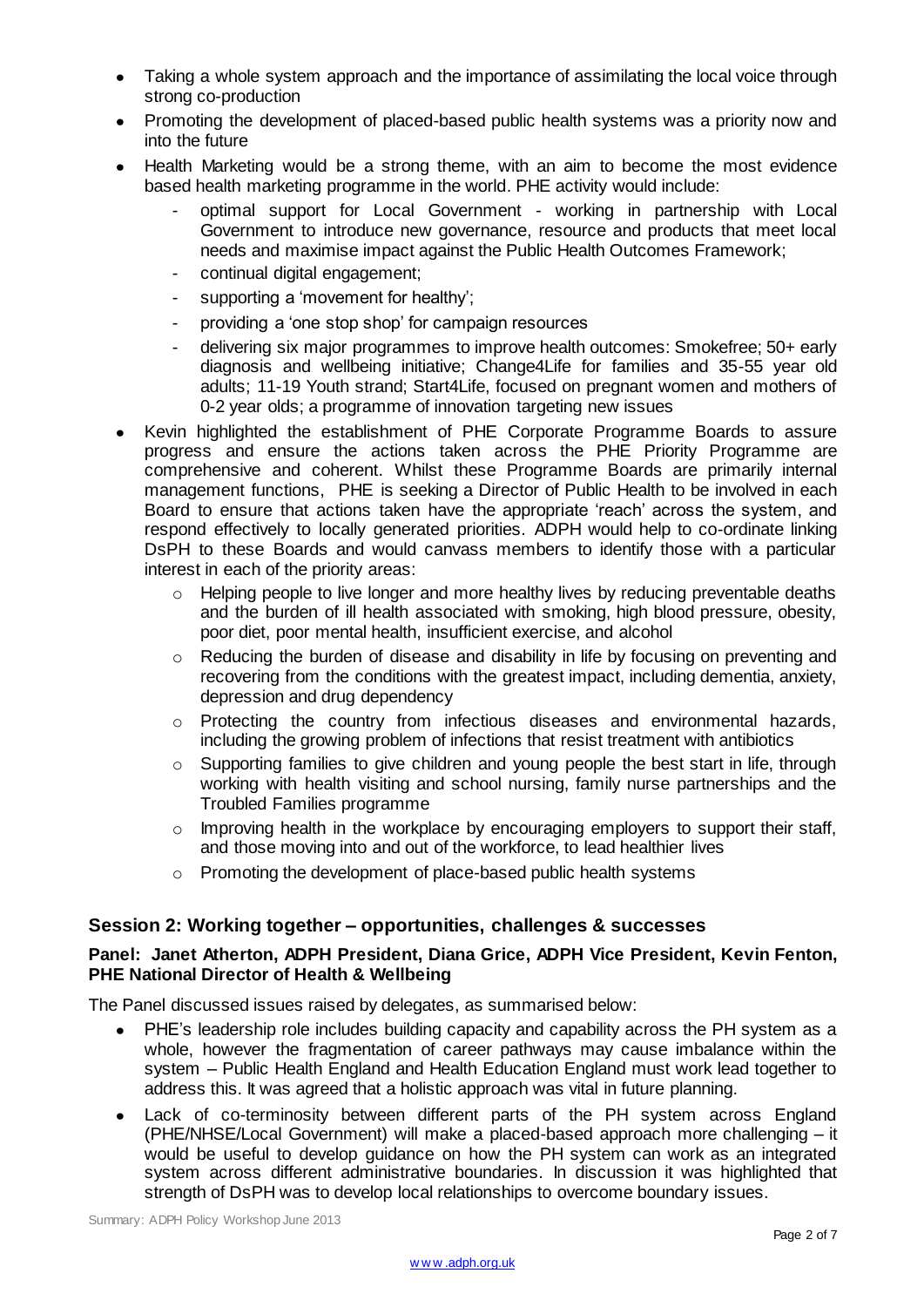- National support for continuing development of locally elected members to raise  $\bullet$ understanding of public health would be valuable; as would continued work between PHE and ADPH to enable PHE to further develop their relationships with local authorities.
- A concern was raised that food and nutrition was not clearly identified within PHE's current  $\bullet$ national priorities. Kevin confirmed that the PHE nutrition team has a remit to ensure linkage within and across all programmes.
- Enabling better sharing of effective local PH innovations would be very valuable.  $\bullet$
- Potential marginalisation of PH resources and the DPH/PH specialist role in Local  $\bullet$ Government was a concern, and PHE would have an important role in supporting this key part of the PH system. It was important that all parts of the system promoted clear and consistent 'norms' for the role of DsPH and a strong local PH system.
- ADPH was currently developing its networks and PHE would also want to develop  $\bullet$ networks, but would want to achieve the right balance to avoid any potential duplications of effort.

# **Session 3: What ADPH can do for you**

Presentation by ADPH President Janet Atherton.

Janet highlighted the aims, values and objectives of the Association, and activity over the past year, which had included:

- Maintaining high DPH & ADPH profile and influence
- Strong and increasing membership engagement  $-$  a programme of Presidential visits across the UK; developing ADPH networks; a strong membership-led governance structure; developing services and support for members
- Provision of DPH development & support programmes ADPH Master Classes; a new DPH Peer support service; supporting national DPH leadership and development programmes
- Supporting PH transition in England through an extensive programme of meetings and work to refine elements of the new public health system; membership surveys to gather information and views to support strong system development and DPH support; and briefings for members to keep them up to date.
- $PH$  policy and advocacy across the UK collaborative working; responding to national consultations on key PH issues; building member topic teams; a new all-member policy workshop
- Moving the Association forward developing a new subscription model; transfer to a new hosting organisation (the UK Health Forum), establishment as a limited company.

Janet flagged up that during the workshop members would be reviewing and refreshing ADPH priorities for 2013 - 16, and discussing moving forward with the development of ADPH networks.

Janet concluded by thanking ADPH members, the Executive, Honorary Officers and the staff, for their hard work and support of the organisation.

# **Session 4: What ADPH can do for you**

Members were invited to discuss the development of the new ADPH 3-year Business Plan (2013- 2016) and to identify objectives for the organisation.

In groups, members considered the following 4 strategic priorities and identified specific objectives for each of them – which are summarised below:

#### **1. Developing effective 'topic teams' for policy and advocacy work**

Define independent and unique role of ADPH; make these topic teams specific to DsPH role rather than replicating other organisations' work/remit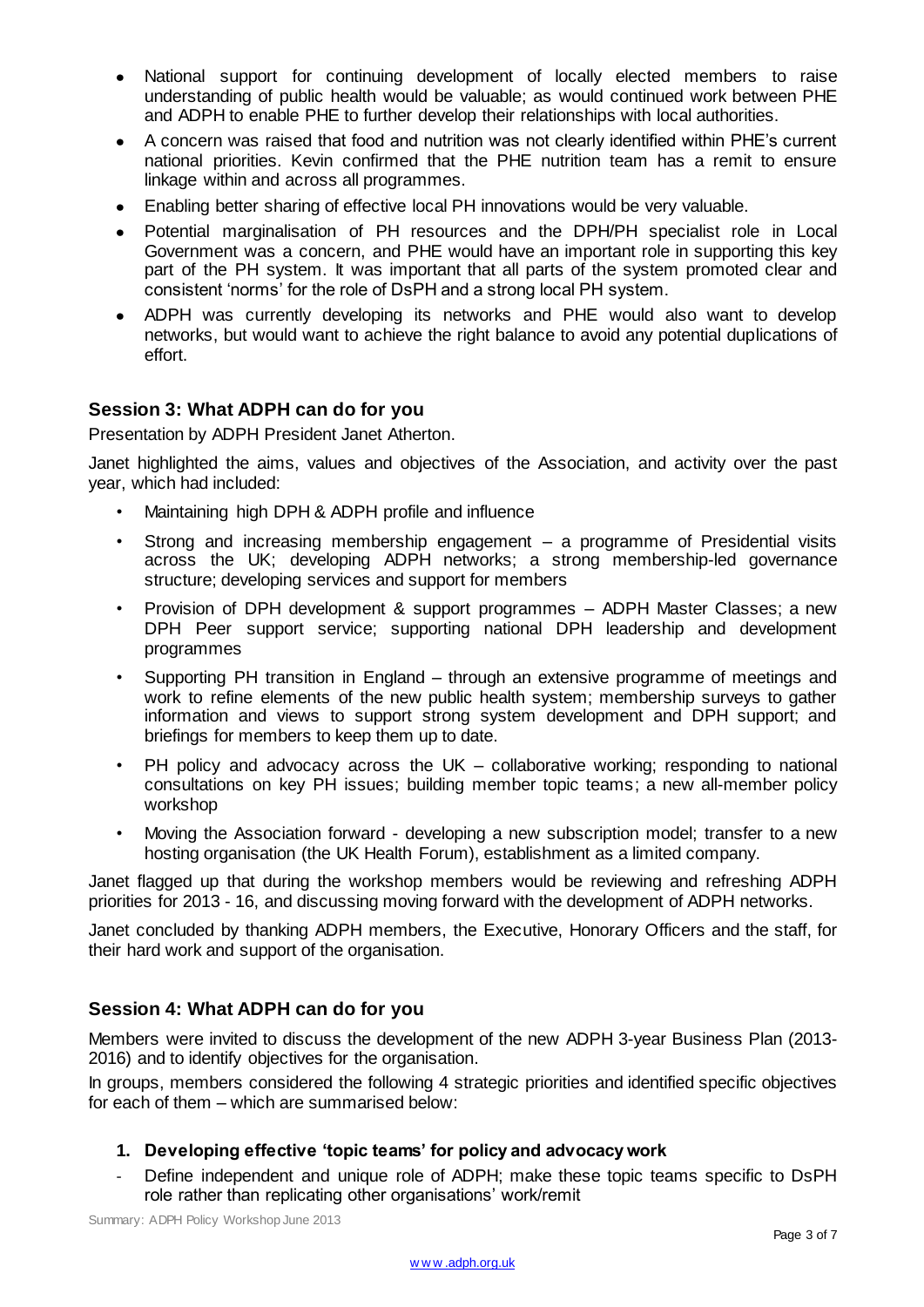- ADPH to ensure effective links with other PH topic work e.g. NICE, FPH, PHE
- Utilise expertise and resources within ADPH networks; regional network leads to be part of ADPH teams
- More use of web-based tools, use e-mail as a sounding board
- Suggested priority areas:
	- o DPH role/resources: defining the 'norm' for PH teams in LA; making it work in local government; funding & ring-fence; health intelligence & data access
	- o PH workforce: development; succession planning; career development
	- o Working with the NHS; health protection; sexual health & funding; health improvement; alcohol & tobacco (combined); transport & local environment

#### **2. Political influencing pre and post the May 2015 general elections**

- Important to develop a common view on what to lobby for, get shared positions with ADASS and ADCS on key issues, work across PH bodies to co-ordinate lobbying of all key parties through political leadership debates/representation at party conferences etc.
- Aim to achieve explicit positive references to improving the public's health in all party manifestos
- Suggested areas for lobbying: PH funding, using finances to leverage change, cost effectiveness tools; unique role of PH in times of austerity; what LAs should be doing in the future; maintain pressure on key policy areas such as alcohol & tobacco
- Locally DsPH will need to be aware of restrictions in pre-election 'purdah' period

#### **3. Ensuring the ADPH voice in leadership programmes nationally and delivering a DPH specific development programme**

- Work and link with other programmes/bodies:
	- o Important to input into other leadership programmes e.g. NHS Leadership Programme (including BME leadership), PHE, ADASS & ADCS
	- o Ensure links between existing national and regional aspirant DPH programmes.
	- o LETBs link for development NHS leadership academy?
	- o ADPH to work with PHE to ensure a clear DPH leadership programme across England; and to work with PHE/LGA to have a leadership and health programme generally
- Suggested elements of leadership or development programmes: succession planning for DsPH; maintaining diversity of workforce; supporting DsPH with wider portfolios; mapping corporate responsibilities of DsPH
- ADPH need to lobby for a stronger programme of DPH support/mentoring/succession planning
- An ADPH workforce topic team could support this work
- **4. Developing a sustainable infrastructure (charitable status; finance; personnel; office etc.)**
- Demonstrate value for money for subscriptions, develop credibility with LAs, send out invoices and ensure subscriptions are paid
- Sustainable income streams diversify:
	- o Consider other opportunities to broaden income base:
		- Does charitable status unlock other income streams (e.g. charitable trusts)?
		- debate commercial sponsorship (e.g. of events)
		- can income be generated from ADPH conference
	- o Look at other models (ADASS, ADCS)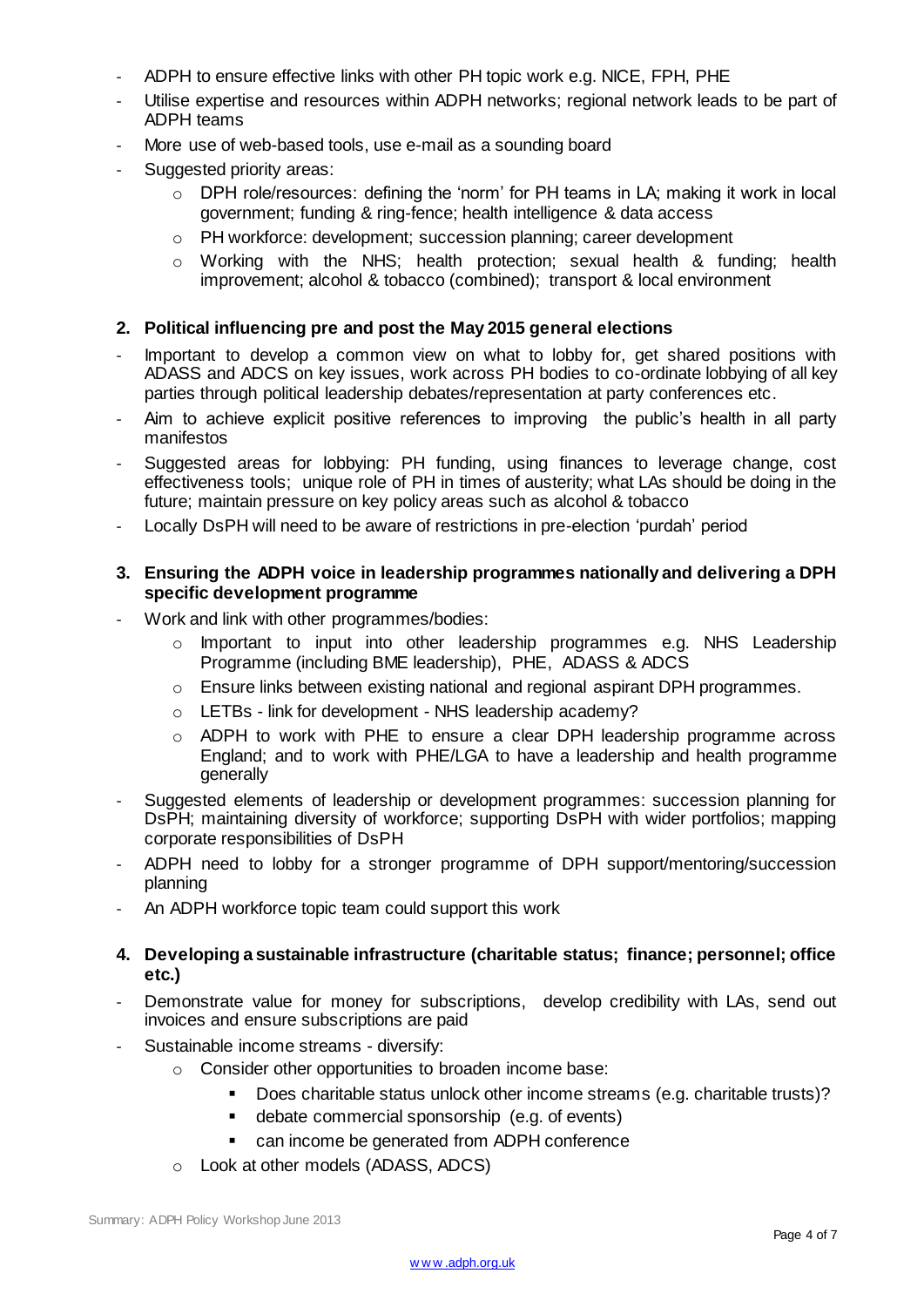ADPH work should not be constrained by lack of capacity – look at feasibility of more project officer support, enabling more effective DsPH roles on behalf of ADPH

# **Session 5: ADPH Annual Report competition**

ADPH Chief Executive Nicola Close announced the results of the 2012 Annual Report competition.

There had been 24 entries from across UK, and overall analysis had identified:

- Much improved recommendations & updates on the previous year
- Real messages to partners and public
- Excellent single topic reports
- Improved formats and good presentation of data

The following Reports had been shortlisted: Western Cheshire, Devon, East Riding, Manchester, and Sandwell. The three winning Reports were announced as:

1<sup>st</sup> Sandwell – for bringing it back to Local Government

 $2^{nd}$  East Riding – for appealing readability (and recipes and walks)

3<sup>rd</sup> Western Cheshire – for balancing community with professional use & good use of illustrations

Certificates and donations to elected charities were presented to the winning DsPH.

#### **Session 6: Sector-led Improvement/LGA Health & Wellbeing Peer Challenge**

Tim Allison (DPH East Riding) presented his experiences of a recent pilot Peer Challenge Review at East Riding as part of the LGA Health & Wellbeing Peer Challenge. Benefits of participating had included establishing a formal connection with another DPH/local authority and opportunities for shared learning; increasing awareness within his own LA of the public health function and role; and helping to establish public health as an intrinsic part of the LA – where Peer reviews were the norm. He acknowledged that there were potential risks in undertaking reviews so early in the establishment of the new system - in that there may be underdeveloped elements of the new service, and time/resource was needed to support the review process - but felt that the benefits far outweighed these risks.

Maggie Rae (DPH Wiltshire) provided feedback on her experience of a Peer Review that she had undertaken. She highly recommended the process, finding that it identified all the strengths of Public Health input, the importance of the Health & Well-Being Board and the progress being made, and supported future development. As a member of a Review Team, she had benefited by being able to observe in-depth another system and learn from another Public Health Department; and to get to know other senior local government colleagues and begin to feel part of the local government community.

Jeremy Wight (DPH Sheffield) had participated in an earlier Peer Review that he had found very useful and worthwhile – and recommended capitalising on the outcomes by developing an action plan.

Information had been circulated to all ADPH members on the LGA Peer Challenge 2013/14 programme – for which expressions of interest had been invited by  $28<sup>th</sup>$  June 2013.

#### **Session 7: What ADPH networks can do for you**

In light of the new PH system in England, geographical ADPH networks were being developed within England and provision was being built into the ADPH Constitution to further support network development across the UK.

It had been agreed that flexibility as to the form and function of these new networks should be enabled within the Constitution for the year 2013/14 – to enable local development and avoid prescription at this early stage. Network arrangements would then be reviewed later in 2013 to inform Constitutional amendments in 2014.

Summary: ADPH Policy Workshop June 2013 Members shared progress on the development of their networks and the model(s) being followed – some were already well established groupings, whilst others were newly forming; and network

w w w .adph.org.uk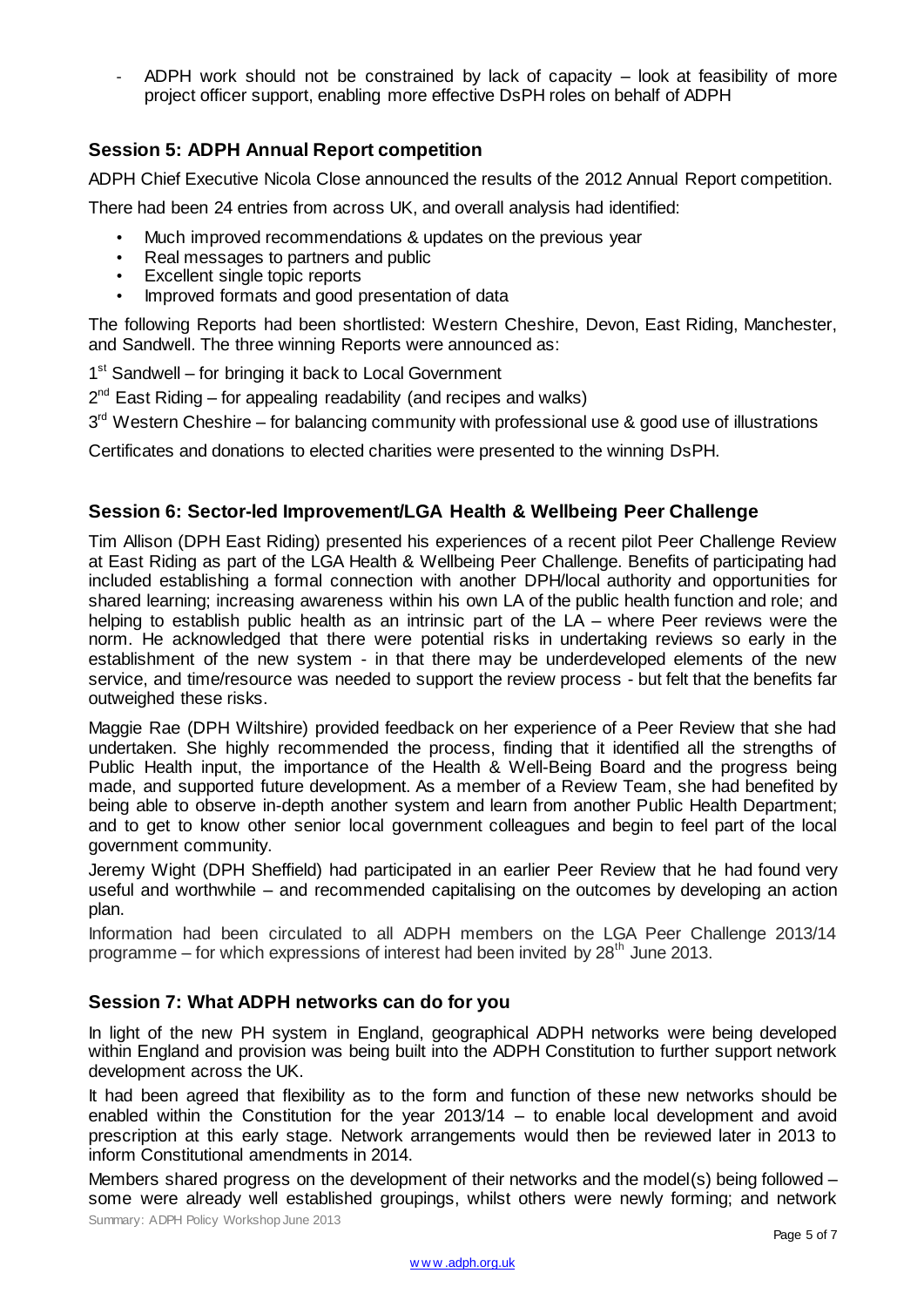models ranged from informal arrangements to meet as a DPH group, through to a highly structured and staffed network (in London). A common theme was identifying individual DsPH within each network to lead on specific PH issues.

A set of draft principles for ADPH networks had been developed and these were agreed by members at the workshop to support the development of networks during 2013/14. These principles are attached at appendix 1.

Group discussions focussed on the 4 questions below and a summary of the key themes that emerged from these discussions are summarised under each question:

#### **1. What is the value added by ADPH networks?**

- Stronger professional collective (and independent) voice
- Consistency in approach, reducing duplication
- Mutual and Peer support

#### **2. How can ADPH UK support networks?**

- Linking communication; sharing good/best practice & learning; establishing topic networks
- Administrative support
- Central electronic data resource, website and forums
- Adding weight/value as a respected organisation presenting the collective voice of DsPH; freedom to speak independently
- ADPH should develop new funding streams to support DsPH (e.g. ADASS receive central govt. funding to provide welcome pack to new DASS)

#### **3. How can networks support ADPH national work?**

- Provide topic experts to support national work; sharing locally developed policy/analysis to support national ADPH work (and for national dissemination to other localities)
- Highlighting local issues that have national implications and require national resolution
- Value of local collective voice to inform ADPH national work
- Local promotion of ADPH
- Strengthening ADPH representative structure (two-way support of networks and their linkage to national Executive)

#### **4. How can networks support individual DsPH?**

- Peer support/ mentoring & coaching
- Sharing learning/knowledge/experience
- Collective voice can help to influence local decision making/problem solving
- Project management/co-ordination of activity 'do once and share' approach; ability to share PH consultant expertise to support network topic work
- Talent spotting/succession planning

#### **Close of workshop**

In closing the workshop, Janet Atherton thanked all presenters and members for contributing to a very successful event. Work would now be undertaken to develop the ADPH Business Plan and objectives for 2013/16, and to further support the development of ADPH networks.

**June 2013**